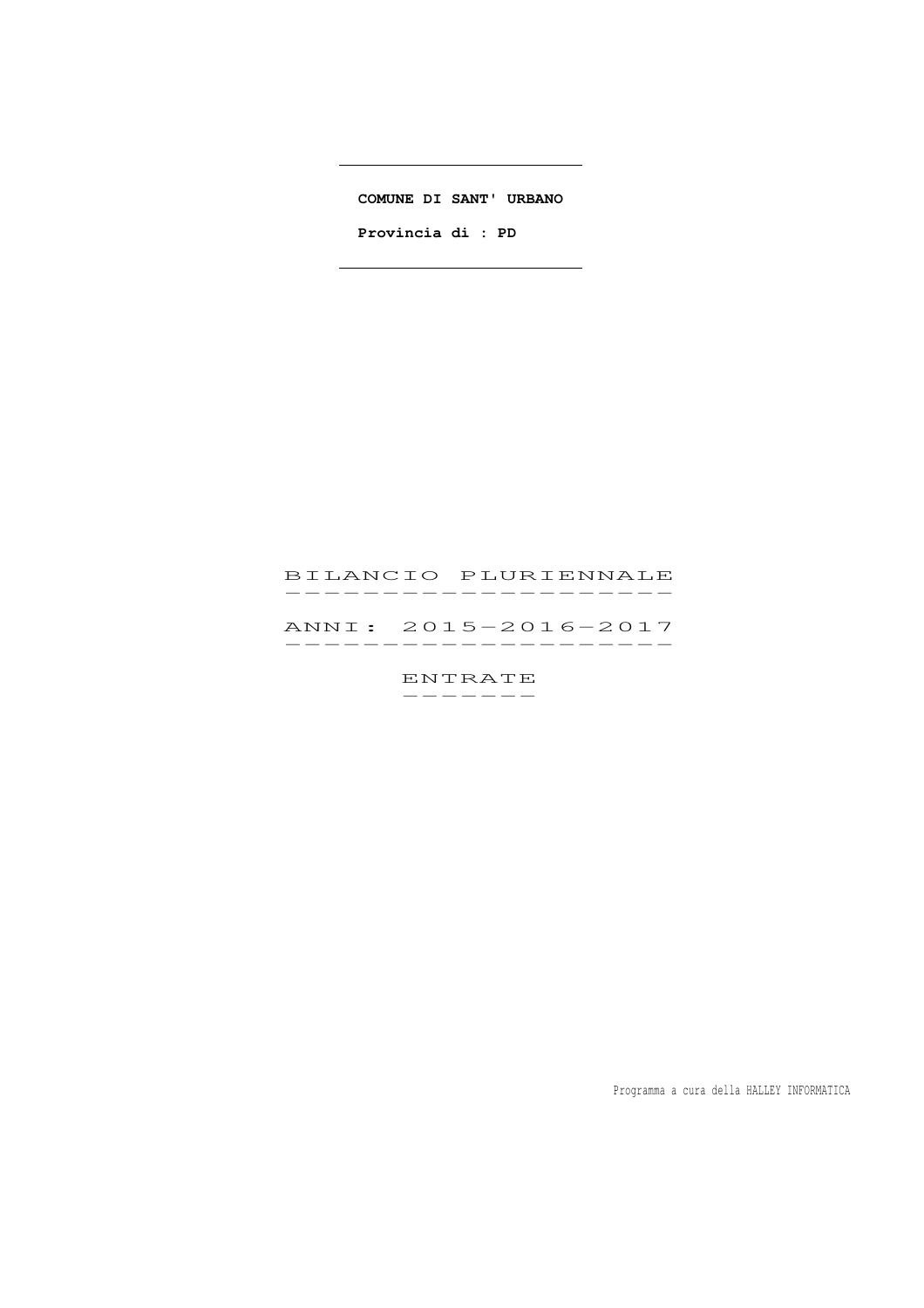| r<br>υ. | ٠ |  |
|---------|---|--|

|                                                                                                                                                                 | Accertamenti            | Previsioni            | PREVISIONI DEL BILANCIO PLURIENNALE 2015 - 2017 |            |            |                                         | Α       |
|-----------------------------------------------------------------------------------------------------------------------------------------------------------------|-------------------------|-----------------------|-------------------------------------------------|------------|------------|-----------------------------------------|---------|
| RISORSA                                                                                                                                                         | ultimo eserc.<br>chiuso | esercizio<br>in corso | 2015                                            | 2016       | 2017       | TOTALE                                  | n<br>n. |
| AVANZO DI AMMINISTRAZIONE                                                                                                                                       |                         |                       | 219.320,00 1.515.243,14                         | 23.288,14  | 29.639,44  | 1.568.170,72                            |         |
| di cui:<br>- Vincolato<br>- Finanziamento Investimenti<br>- Fondo Ammortamento<br>- Non Vincolato<br>Fondo vinc. spese correnti<br>Fondo vinc. spese c.to capit |                         |                       | 1.515.243,14<br>35.143, 12<br>912.302,36        | 2.984, 15  |            | 1.515.243,14<br>38.127,27<br>912.302,36 |         |
| TITOLO I<br>ENTRATE TRIBUTARIE                                                                                                                                  |                         |                       |                                                 |            |            |                                         |         |
| CATEGORIA 1^                                                                                                                                                    |                         |                       |                                                 |            |            |                                         |         |
| IMPOSTE                                                                                                                                                         |                         |                       |                                                 |            |            |                                         |         |
| 10 IMPOSTA COMUNALE SUGLI IMMOBI‡<br>LI                                                                                                                         |                         | 5.000,00              | 5.000,00                                        | 5.000,00   | 5.000,00   | 15.000,00                               |         |
| 11 IMPOSTA MUNICIPALE PROPRIA E<br>SUI SERVIZI (I.M.U.) - (TASI)                                                                                                | 214.182,27              | 746.328,00            | 633.000,00                                      | 633.000,00 | 633.000,00 | 1.899.000,00                            |         |
| 30 IMPOSTA COMUNALE SULLA PUBBLI<br>$CITA'$                                                                                                                     | 125,84                  | 500,00                | 500,00                                          | 500,00     | 500,00     | 1.500,00                                |         |
| 34 ADDIZIONALE COMUNALE I.R.P.E                                                                                                                                 |                         |                       |                                                 |            |            |                                         |         |
| 40 ADDIZIONALE COMUNALE SUL CON+<br>SUMO DELL'ENERGIA ELETTRICA                                                                                                 | 2.061, 21               | 100,00                | 100,00                                          | 100,00     | 100,00     | 300,00                                  |         |
| 50 COMPARTECIPAZIONE ALL'I.V.A                                                                                                                                  |                         |                       |                                                 |            |            |                                         |         |
| TOTALE CATEGORIA 1^                                                                                                                                             | 216.369,32              | 751.928,00            | 638.600,00                                      | 638.600,00 | 638.600,00 | 1.915.800,00                            |         |
| CATEGORIA 2^<br>------------                                                                                                                                    |                         |                       |                                                 |            |            |                                         |         |
| TASSE                                                                                                                                                           |                         |                       |                                                 |            |            |                                         |         |
| 60 TASSA<br>PER L'OCCUPAZIONE DI<br>SPAZI ED AREE PUBBLICHE                                                                                                     | 4.172,33                | 4.000,00              | 4.000,00                                        | 4.000,00   | 4.000,00   | 12.000,00                               |         |
| 80 TASSA PER LO SMALTIMENTO DEI                                                                                                                                 | 164.625,00              | 165.630,00            | 165.630,00                                      | 165.630,00 | 165.630,00 | 496.890,00                              |         |
| 95 ALTRI TRIBUTI SPECIALI ED EN‡<br>TRATE TRIBUTARIE                                                                                                            |                         |                       |                                                 |            |            |                                         |         |
| $2^{\wedge}$<br>TOTALE CATEGORIA                                                                                                                                | 168.797,33              | 169.630,00            | 169.630,00                                      | 169.630,00 | 169.630,00 | 508.890,00                              |         |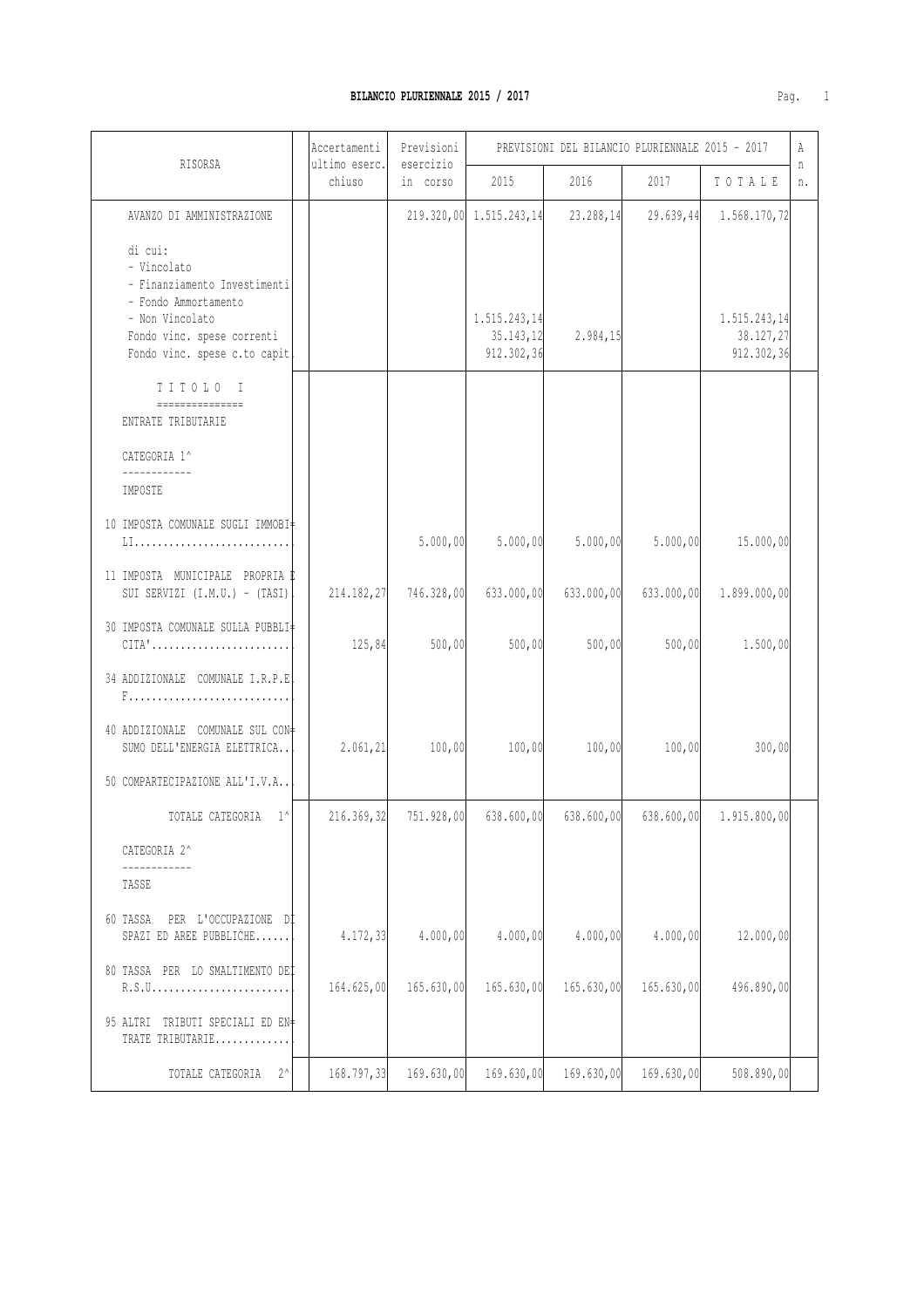| RISORSA                                                              |  | Accertamenti<br>ultimo eserc. | Previsioni<br>esercizio | PREVISIONI DEL BILANCIO PLURIENNALE 2015 - 2017                |            |            |              | A       |
|----------------------------------------------------------------------|--|-------------------------------|-------------------------|----------------------------------------------------------------|------------|------------|--------------|---------|
|                                                                      |  | chiuso                        | in corso                | 2015                                                           | 2016       | 2017       | TOTALE       | n<br>n. |
| CATEGORIA 3^                                                         |  |                               |                         |                                                                |            |            |              |         |
| TRIBUTI SPECIALI ED ALTRE EN#<br>TRATE TRIBUTARIE PROPRIE            |  |                               |                         |                                                                |            |            |              |         |
| 90 DIRITTI SULLE PUBBLICHE AFFIS‡<br>$SIONI$                         |  |                               | 100,00                  | 100,00                                                         | 100,00     | 100,00     | 300,00       |         |
| TRASFERIMENTI STATALI: FONDO<br>110<br>SPERIMENTALE DI RIEQUILIBRIO. |  | 401,393,93                    | 378,909,00              | 309.021,00                                                     | 309.021,00 | 309.021,00 | 927.063,00   |         |
| $3^{\wedge}$<br>TOTALE CATEGORIA                                     |  | 401.393,93                    | 379,009,00              | 309.121,00                                                     | 309,121,00 | 309,121,00 | 927.363,00   |         |
| TOTALE DEL TITOLO I                                                  |  |                               |                         | 786.560,58 1.300.567,00 1.117.351,00 1.117.351,00 1.117.351,00 |            |            | 3.352.053,00 |         |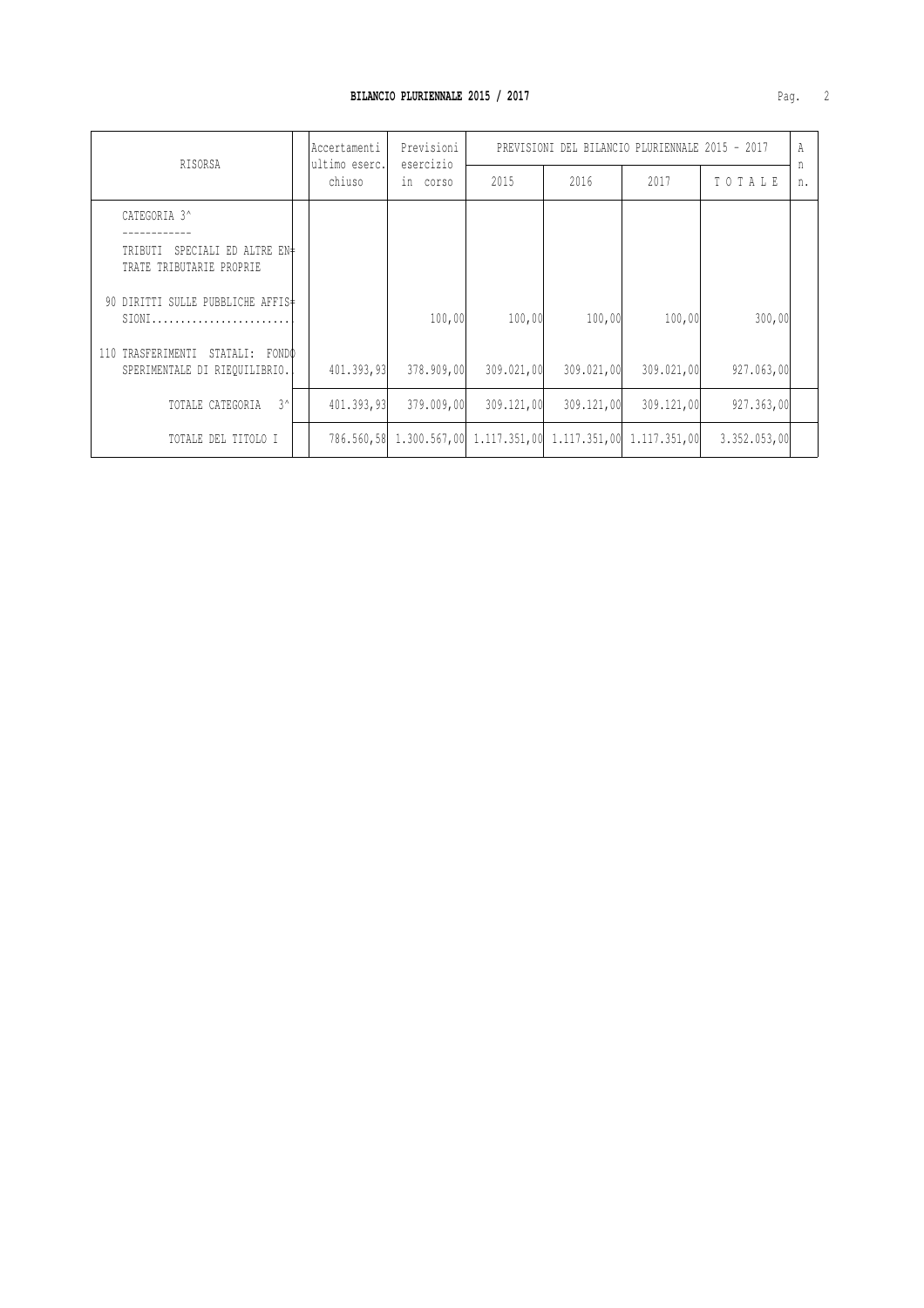#### BILANCIO PLURIENNALE 2015 / 2017

| RISORSA                                                                                                                                                                                                                                                                                                                                    | Accertamenti<br>ultimo eserc. | Previsioni<br>esercizio | PREVISIONI DEL BILANCIO PLURIENNALE 2015 - 2017 |           |           |            |         |
|--------------------------------------------------------------------------------------------------------------------------------------------------------------------------------------------------------------------------------------------------------------------------------------------------------------------------------------------|-------------------------------|-------------------------|-------------------------------------------------|-----------|-----------|------------|---------|
|                                                                                                                                                                                                                                                                                                                                            | chiuso                        | in corso                | 2015                                            | 2016      | 2017      | TOTALE     | n<br>n. |
| TITOLO II<br>================<br>ENTRATE DERIVANTI DA CONTRIBU‡<br>TI E TRASFERIMENTI CORRENTI<br>DELLO STATO, DELLA REGIONE E<br>DI ALTRI ENTI PUBBLICI ANCHE<br>IN RAPPORTO ALL'ESERCIZIO DI<br>FUNZIONI DELEGATE DALLA REGIO+<br>NE<br>CATEGORIA 1^<br>CONTRIBUTI E TRASFERIMENTI<br>CORRENTI DALLO STATO<br>36 COMPARTECIPAZIONE IRPEF |                               |                         |                                                 |           |           |            |         |
| 120 TRASFERIMENTI CORRENTI DELLO<br>STATO A CARATTERE GENERALE                                                                                                                                                                                                                                                                             | 394.982,89                    | 54.950,00               | 54.950,00                                       | 54.950,00 | 54.950,00 | 164.850,00 |         |
| TOTALE CATEGORIA 1^                                                                                                                                                                                                                                                                                                                        | 394.982,89                    | 54.950,00               | 54.950,00                                       | 54.950,00 | 54.950,00 | 164.850,00 |         |
| CATEGORIA 2^<br>CONTRIBUTI E TRASFERIMENTI<br>CORRENTI DALLA REGIONE                                                                                                                                                                                                                                                                       |                               |                         |                                                 |           |           |            |         |
| 135 TRASFERIMENTI REGIONALI DIVER+<br>SI                                                                                                                                                                                                                                                                                                   | 71,63                         | 13.917,00               | 15.417,00                                       | 15.417,00 | 15.417,00 | 46.251,00  |         |
| 140 TRASFERIMENTI DALLA REGIONE<br>NEL SETTORE SOCIALE                                                                                                                                                                                                                                                                                     |                               | 2.085,00                | 2.085,00                                        | 2.085,00  | 2.085,00  | 6.255,00   |         |
| TOTALE CATEGORIA 2^                                                                                                                                                                                                                                                                                                                        | 71,63                         | 16.002,00               | 17.502,00                                       | 17.502,00 | 17.502,00 | 52.506,00  |         |
| CATEGORIA 3^<br>___________<br>CONTRIBUTI E TRASFERIMENTI<br>DALLA REGIONE PER FUNZIONI DE#<br>LEGATE<br>150 TRASFERIMENTI DALLA REGIONE<br>PER FUNZIONI DELEGATE NEL SET+                                                                                                                                                                 |                               |                         |                                                 |           |           |            |         |
| TORE SOCIALE                                                                                                                                                                                                                                                                                                                               | 52.385, 14                    | 57.700,00               | 58.600,00                                       | 59.500,00 | 59.500,00 | 177.600,00 |         |
| TOTALE CATEGORIA<br>$3^{\wedge}$<br>CATEGORIA 5^<br>CONTRIBUTI E TRASFERIMENTI<br>CORRENTI DA ALTRI ENTI DEL<br>SETTORE PUBBLICO                                                                                                                                                                                                           | 52.385, 14                    | 57.700,00               | 58.600,00                                       | 59.500,00 | 59.500,00 | 177.600,00 |         |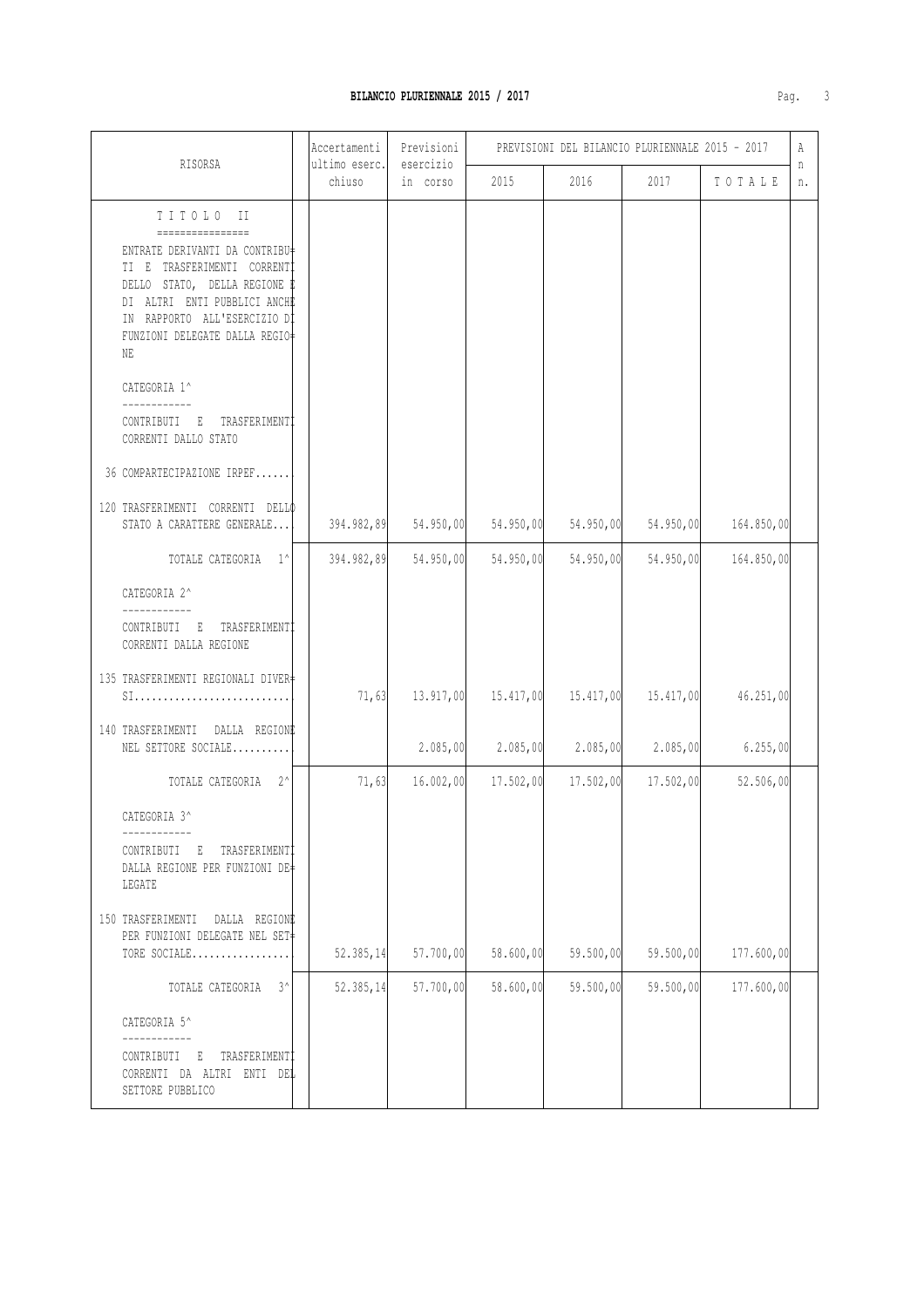| RISORSA                                                                        |  | lAccertamenti<br>ultimo eserc. | Previsioni<br>esercizio | PREVISIONI DEL BILANCIO PLURIENNALE 2015 - 2017 |            |            |            |         |
|--------------------------------------------------------------------------------|--|--------------------------------|-------------------------|-------------------------------------------------|------------|------------|------------|---------|
|                                                                                |  | chiuso                         | in<br>corso             | 2015                                            | 2016       | 2017       | TOTALE     | n<br>n. |
| 138 CONTRIBUTO IMPIANTISTICA SPOR <sup>+</sup>                                 |  | 13.283,88                      | 13,300,00               | 13,300,00                                       | 13.300,00  | 13,300,00  | 39,900,00  |         |
| 160 CONTRIBUTO<br>DELLA<br>PROVINCIA A<br>SEGUITO RILASCIO AUTORIZZAZIO#<br>NI |  |                                | 510,00                  | 500,00                                          | 500,00     | 500,00     | 1,500,00   |         |
| $5^{\wedge}$<br>TOTALE CATEGORIA                                               |  | 13.283,88                      | 13,810,00               | 13,800,00                                       | 13,800,00  | 13,800,00  | 41,400,00  |         |
| TOTALE DEL TITOLO II                                                           |  | 460.723,54                     | 142,462,00              | 144.852,00                                      | 145.752,00 | 145.752,00 | 436.356,00 |         |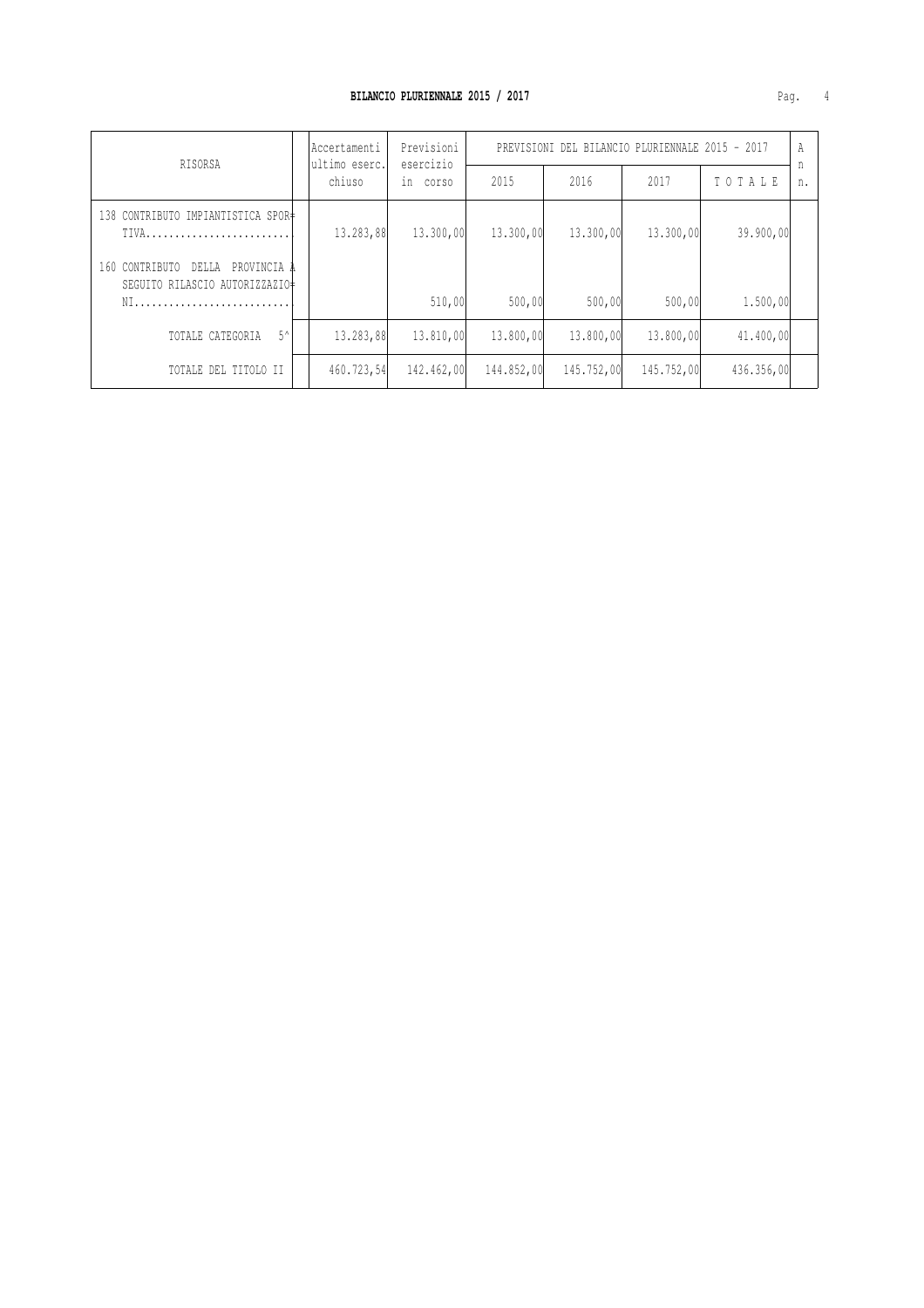## **BILANCIO PLURIENNALE 2015 / 2017 Pag. 5.6 (2017)**

|  | I |
|--|---|
|  |   |

| RISORSA                                                                       | Accertamenti<br>ultimo eserc. | Previsioni<br>esercizio | PREVISIONI DEL BILANCIO PLURIENNALE 2015 - 2017 |            |                       |            | Α       |
|-------------------------------------------------------------------------------|-------------------------------|-------------------------|-------------------------------------------------|------------|-----------------------|------------|---------|
|                                                                               | chiuso                        | in corso                | 2015                                            | 2016       | 2017                  | TOTALE     | n<br>n. |
| TITOLO III<br>.                                                               |                               |                         |                                                 |            |                       |            |         |
| ENTRATE EXTRATRIBUTARIE                                                       |                               |                         |                                                 |            |                       |            |         |
| CATEGORIA 1^                                                                  |                               |                         |                                                 |            |                       |            |         |
| PROVENTI DEI SERVIZI PUBBLICI                                                 |                               |                         |                                                 |            |                       |            |         |
| 170 SEGRETERIA GENERALE, PERSONALE<br>E ORGANIZZAZIONE                        | 1.579, 19                     | 5.400,00                | 5.400,00                                        | 5.400,00   | 5.400,00              | 16.200,00  |         |
| 180 ANAGRAFE, STATO CIVILE, ELET<br>TORALE, LEVA E SERVIZIO STATI<br>$STICO.$ | 1.300, 32                     | 1.350,00                | 1.350,00                                        | 1.350,00   | 1.350,00              | 4.050,00   |         |
| 190 UFFICIO TECNICO                                                           | 1.481, 10                     | 2.000,00                | 2.000,00                                        | 2.000,00   | 2.000,00              | 6.000,00   |         |
|                                                                               |                               |                         |                                                 |            |                       |            |         |
| 200 ASSISTENZA SCOLASTICA TRASPOR+<br>TO ED ALTRI SERVIZI                     | 104.568,00                    | 109.000,00              | 134.000,00                                      |            | 134.000,00 134.000,00 | 402.000,00 |         |
| 210 ATTIVITA' CULTURALI E SERVIZI<br>DIVERSI NEL SETTORE SOCIALE              | 450,00                        | 500,00                  | 500,00                                          | 500,00     | 500,00                | 1.500,00   |         |
| 235 PROVENTI DA CONVENZIONI E CON+<br>$CESSIONI$                              | 2.204, 42                     | 1.500,00                | 1.500,00                                        | 1.500,00   | 1.500,00              | 4.500,00   |         |
| TOTALE CATEGORIA 1^                                                           | 111.583,03                    | 119.750,00              | 144.750,00                                      | 144.750,00 | 144.750,00            | 434.250,00 |         |
| CATEGORIA 2^                                                                  |                               |                         |                                                 |            |                       |            |         |
| PROVENTI DEI BENI DELL'ENTE                                                   |                               |                         |                                                 |            |                       |            |         |
| 225 PROVENTI PESA PUBBLICA                                                    | 2.600, 50                     | 2.300,00                | 2.800,00                                        |            | $2.800,00$ $2.800,00$ | 8.400,00   |         |
| 230 GESTIONE DEI FABBRICATI                                                   | 49.746,85                     | 50.000,00               | 56.000,00                                       | 56.000,00  | 56.000,00             | 168.000,00 |         |
| TOTALE CATEGORIA<br>- 2^                                                      | 52.347,35                     | 52,300,00               | 58.800,00                                       | 58.800,00  | 58.800,00             | 176.400,00 |         |
| CATEGORIA 3^                                                                  |                               |                         |                                                 |            |                       |            |         |
| INTERESSI SU ANTICIPAZIONI I<br>CREDITI                                       |                               |                         |                                                 |            |                       |            |         |
| 240 INTERESSI SU DEPOSITI                                                     | 19.970,81                     | 5.000,00                | 3.000,00                                        | 3.000,00   | 3.000,00              | 9.000,00   |         |
| TOTALE CATEGORIA<br>$3^{\wedge}$                                              | 19.970,81                     | 5.000,00                | 3.000,00                                        | 3.000,00   | 3.000,00              | 9.000,00   |         |
| CATEGORIA 5^                                                                  |                               |                         |                                                 |            |                       |            |         |
| PROVENTI DIVERSI                                                              |                               |                         |                                                 |            |                       |            |         |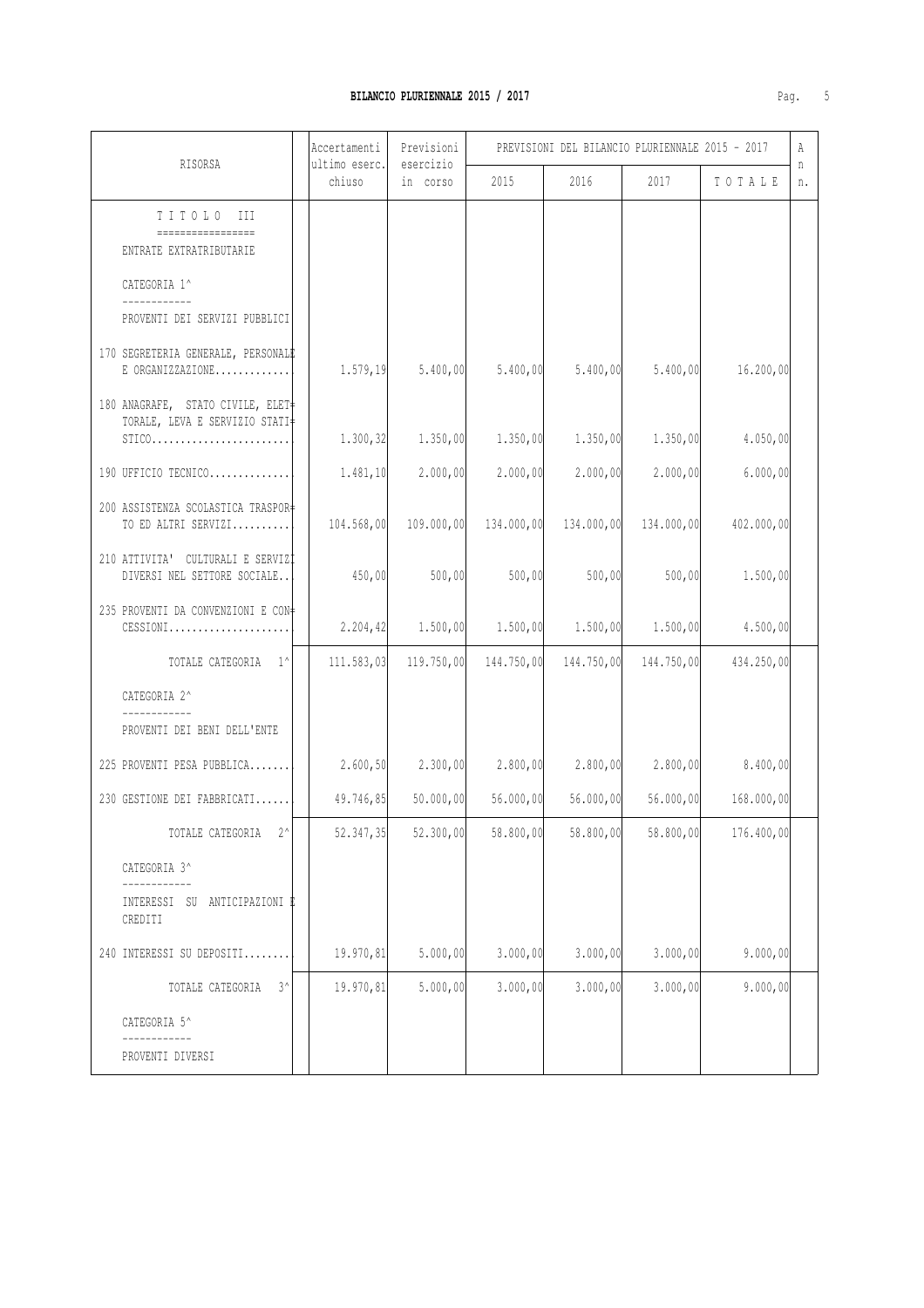| RISORSA                                                                                   | Previsioni<br>Accertamenti<br>ultimo eserc.<br>esercizio |            | PREVISIONI DEL BILANCIO PLURIENNALE 2015 - 2017                                 |            |            |              | Α       |
|-------------------------------------------------------------------------------------------|----------------------------------------------------------|------------|---------------------------------------------------------------------------------|------------|------------|--------------|---------|
|                                                                                           | chiuso                                                   | in corso   | 2015                                                                            | 2016       | 2017       | TOTALE       | n<br>n. |
| 235 PROVENTI DA CONVENZIONI E CON+<br>$CESSIONI$                                          |                                                          | 8.000,00   | 8.000,00                                                                        | 8.000,00   | 8.000,00   | 24.000,00    |         |
| 250 PROVENTI DA SERVIZI GENERALI<br>$DELL'ENTE \ldots \ldots \ldots \ldots \ldots \ldots$ | 38.214,57                                                | 38.775,00  | 40.775,00                                                                       | 38.775,00  | 38.775,00  | 118.325,00   |         |
| 253 PROVENTI DERIVANTI DALLA DI+<br>$SCARICA$                                             | 881.997,10                                               | 955,000,00 | 988,000,00                                                                      | 980.000,00 | 980.000,00 | 2.948.000,00 |         |
| 254 PROVENTI RACCOLTA DIFFERENZIA                                                         |                                                          | 50.600,00  | 10.000,00                                                                       | 10.000,00  | 10.000,00  | 30,000,00    |         |
| 255 ALTRI PROVENTI DEL COMUNE                                                             | 24.324,54                                                | 7.850,00   | 32.409,48                                                                       | 17.757,85  | 12.850,00  | 63,017,33    |         |
| 285 TRASFERIMENTI DI CAPITALE DA<br>ALTRI ENTI DEL SETTORE PUBBLI‡                        |                                                          |            |                                                                                 |            |            |              |         |
| 310 ALTRI TRASFERIMENTI DAL SETTO<br>RE PRIVATO                                           |                                                          | 6.200,00   | 3.100,00                                                                        | 3.100,00   | 3.100,00   | 9.300,00     |         |
| $-5^{\circ}$<br>TOTALE CATEGORIA                                                          |                                                          |            | 944, 536, 21 1, 066, 425, 00 1, 082, 284, 48 1, 057, 632, 85 1, 052, 725, 00    |            |            | 3.192.642,33 |         |
| TOTALE DEL TITOLO III                                                                     |                                                          |            | 1, 128, 437, 40 1, 243, 475, 00 1, 288, 834, 48 1, 264, 182, 85 1, 259, 275, 00 |            |            | 3.812.292,33 |         |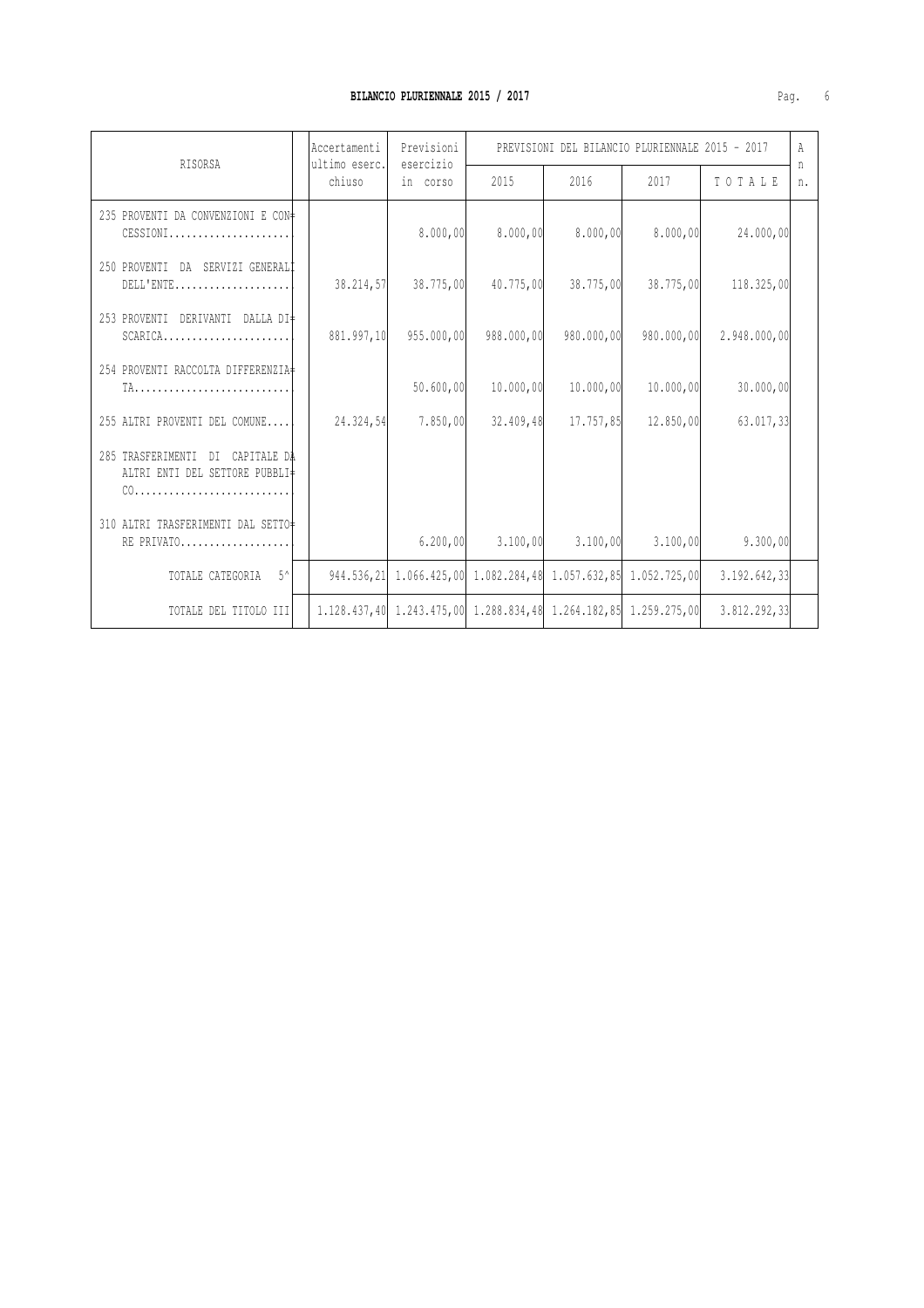| RISORSA                                                                                                                                 | Accertamenti<br>ultimo eserc. | Previsioni<br>esercizio | PREVISIONI DEL BILANCIO PLURIENNALE 2015 - 2017 |            |            |            |         |
|-----------------------------------------------------------------------------------------------------------------------------------------|-------------------------------|-------------------------|-------------------------------------------------|------------|------------|------------|---------|
|                                                                                                                                         | chiuso                        | in corso                | 2015                                            | 2016       | 2017       | TOTALE     | n<br>n. |
| TITOLO IV<br>================<br>ENTRATE DERIVANTI DA ALIENA<br>ZIONI, DA TRASFERIMENTI DI CA+<br>PITALE E DA RISCOSSIONE DI<br>CREDITI |                               |                         |                                                 |            |            |            |         |
| CATEGORIA 1^<br>------------<br>ALIENAZIONE DI BENI PATRIMO#<br>NIALI                                                                   |                               |                         |                                                 |            |            |            |         |
| 260 ALIENAZIONE DI BENI IMMOBILL <sup>†</sup><br>E DIRITTI REALI SU BENI IMMO‡<br>BILI<br>265 CONCESSIONE DI BENI DEMANIALI             | 33.569,05                     | 96.600,00               | 100.000,00                                      | 100.000,00 | 100.000,00 | 300.000,00 |         |
| TOTALE CATEGORIA 1^                                                                                                                     | 33.569,05                     | 96.600,00               | 100.000,00                                      | 100.000,00 | 100.000,00 | 300.000,00 |         |
| CATEGORIA 3^                                                                                                                            |                               |                         |                                                 |            |            |            |         |
| ____________<br>TRASFERIMENTI DI CAPITALE DAL#<br>LA REGIONE                                                                            |                               |                         |                                                 |            |            |            |         |
| 280 TRASFERIMENTI DI CAPITALE DAL+<br>LA REGIONE                                                                                        | 96.228,00                     | 291.743,00              | 648.992,42                                      |            |            | 648.992,42 |         |
| TOTALE CATEGORIA 3^                                                                                                                     | 96.228,00                     | 291.743,00              | 648.992,42                                      |            |            | 648.992,42 |         |
| CATEGORIA 4^<br>------------<br>TRASFERIMENTI DI CAPITALE DA<br>ALTRI ENTI DEL SETTORE PUBBLI‡<br>CO                                    |                               |                         |                                                 |            |            |            |         |
| 285 TRASFERIMENTI DI CAPITALE DA<br>ALTRI ENTI DEL SETTORE PUBBLI‡                                                                      |                               |                         | 462.584,22                                      |            |            | 462.584,22 |         |
| TOTALE CATEGORIA 4^                                                                                                                     |                               |                         | 462.584,22                                      |            |            | 462.584,22 |         |
| CATEGORIA 5^                                                                                                                            |                               |                         |                                                 |            |            |            |         |
| ___________<br>TRASFERIMENTI DI CAPITALE DA<br>ALTRI SOGGETTI                                                                           |                               |                         |                                                 |            |            |            |         |
| 260 ALIENAZIONE DI BENI IMMOBILLI<br>E DIRITTI REALI SU BENI IMMO-<br>BILI                                                              |                               |                         |                                                 |            |            |            |         |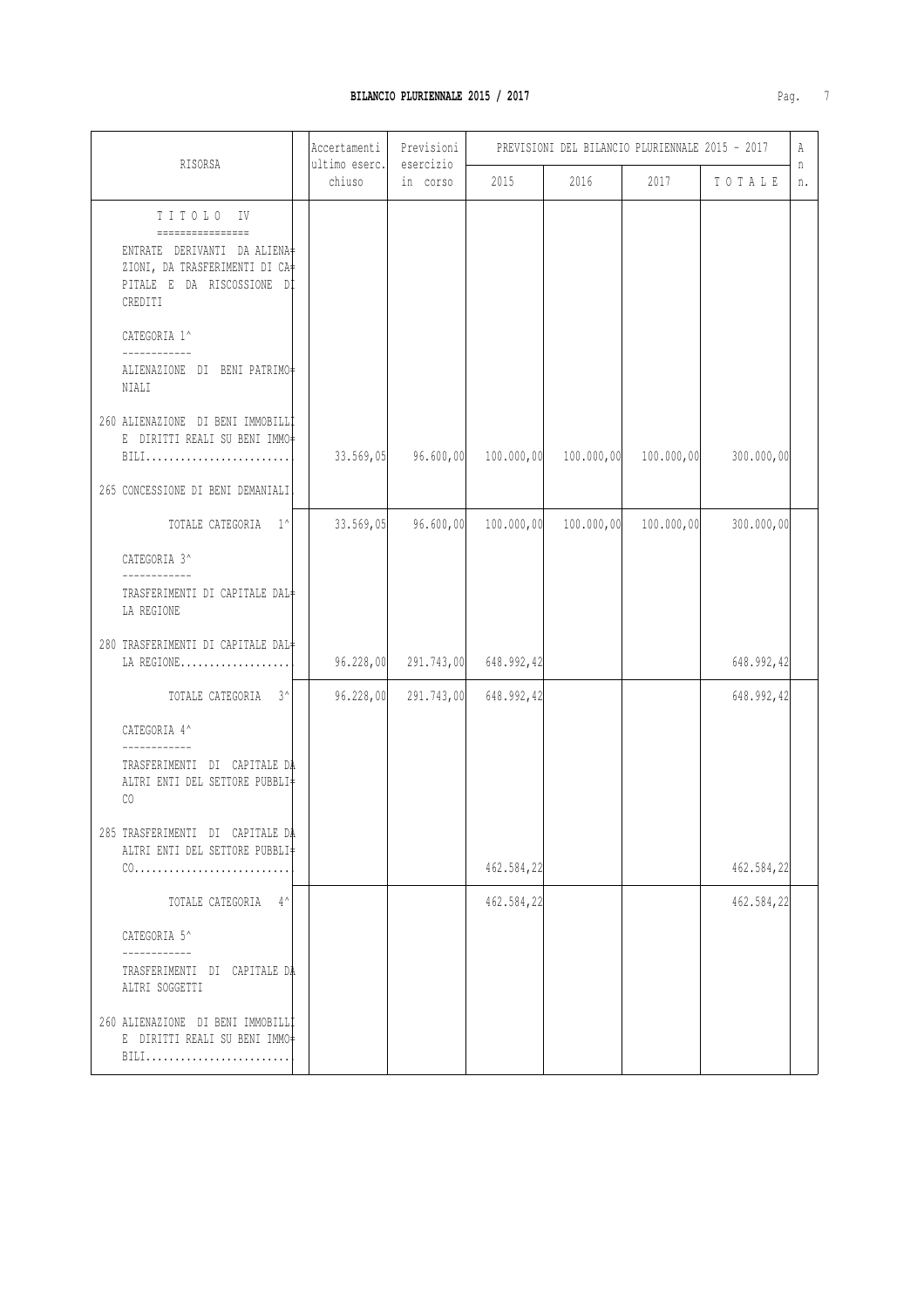| RISORSA                                                                                    |  | Accertamenti<br>ultimo eserc. | Previsioni<br>esercizio | PREVISIONI DEL BILANCIO PLURIENNALE 2015 - 2017 |            |            |              | A       |
|--------------------------------------------------------------------------------------------|--|-------------------------------|-------------------------|-------------------------------------------------|------------|------------|--------------|---------|
|                                                                                            |  | chiuso                        | in corso                | 2015                                            | 2016       | 2017       | TOTALE       | n<br>n. |
| DERIVANTI DALLE CON‡<br>290 PROVENTI<br>CESSIONI<br>E SANZIONI<br>EDILIZIE<br>URBANISTICHE |  | 31.311,14                     | 30.000,00               | 42.545,40                                       | 30.000,00  | 30,000,00  | 102.545,40   |         |
| 300 PROVENTI DA CONCESSIONI DIVER+<br>$SE$                                                 |  |                               |                         | 3.500,00                                        | 10,000,00  | 10,000,00  | 23,500,00    |         |
| 310 ALTRI TRASFERIMENTI DAL SETTO‡<br>RE PRIVATO                                           |  | 444.769,56                    | 500.000,00              | 807.865,00                                      | 650,000,00 | 320.000,00 | 1,777,865,00 |         |
| $5^{\wedge}$<br>TOTALE CATEGORIA                                                           |  | 476.080,70                    | 530,000,00              | 853.910,40                                      | 690,000,00 | 360,000,00 | 1.903.910,40 |         |
| TOTALE DEL TITOLO IV                                                                       |  | 605.877,75                    | 918, 343, 00            | 2.065.487,04                                    | 790,000,00 | 460,000,00 | 3.315.487,04 |         |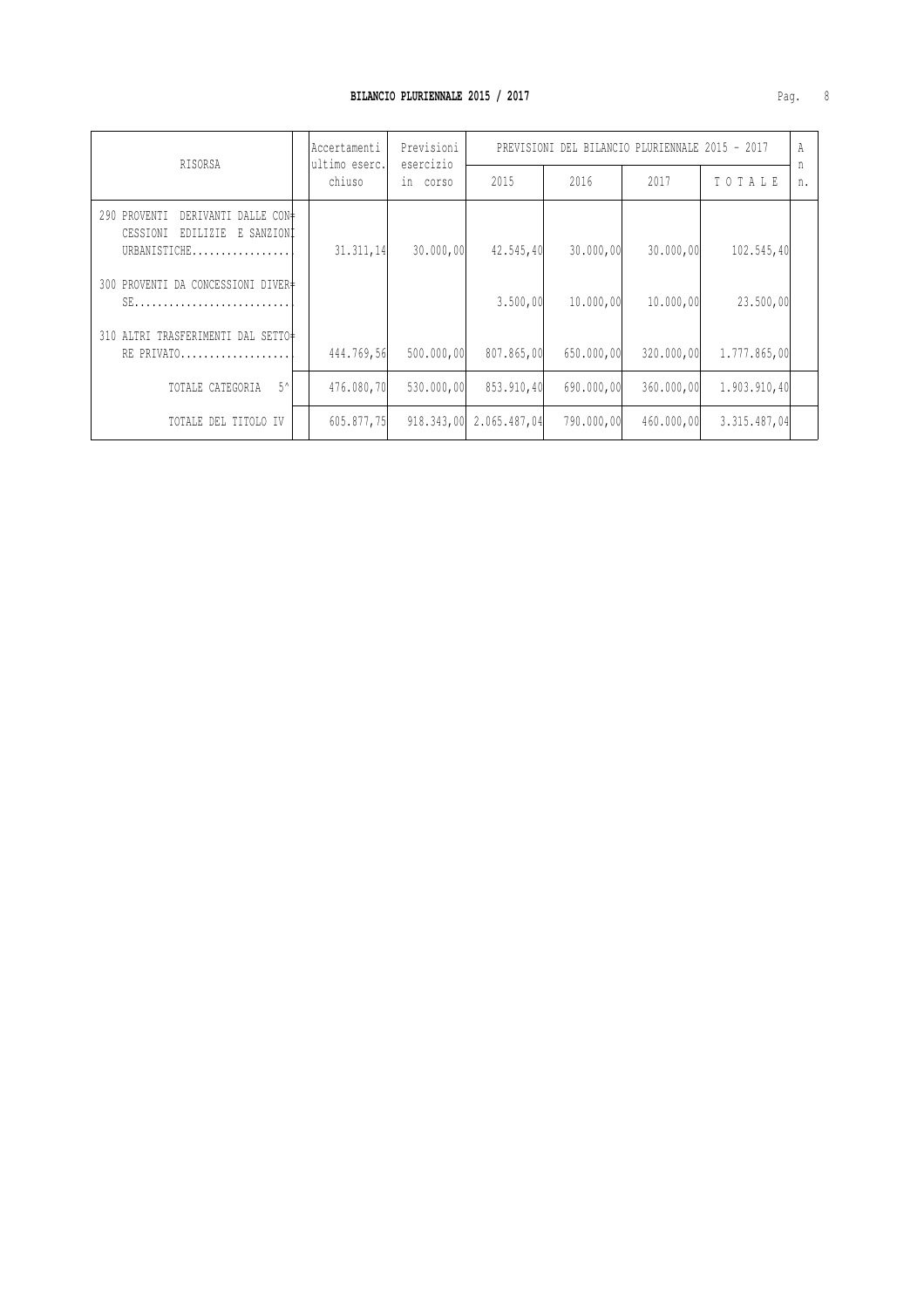| RISORSA                                                                                                                                           | Accertamenti<br>ultimo eserc.<br>chiuso | Previsioni<br>esercizio | PREVISIONI DEL BILANCIO PLURIENNALE 2015 - 2017 |      |      |        | Α       |
|---------------------------------------------------------------------------------------------------------------------------------------------------|-----------------------------------------|-------------------------|-------------------------------------------------|------|------|--------|---------|
|                                                                                                                                                   |                                         | in corso                | 2015                                            | 2016 | 2017 | TOTALE | n<br>n. |
| TITOLO V<br>ENTRATE DERIVANTI DA ACCENSIO‡<br>NE DI PRESTITI<br>CATEGORIA 3^<br>ASSUNZIONE DI MUTUI E PRESTITI<br>330 ACCENSIONE DI MUTUI PASSIVI |                                         |                         |                                                 |      |      |        |         |
| $3^{\wedge}$<br>TOTALE CATEGORIA                                                                                                                  |                                         |                         |                                                 |      |      |        |         |
| TOTALE DEL TITOLO V                                                                                                                               |                                         |                         |                                                 |      |      |        |         |